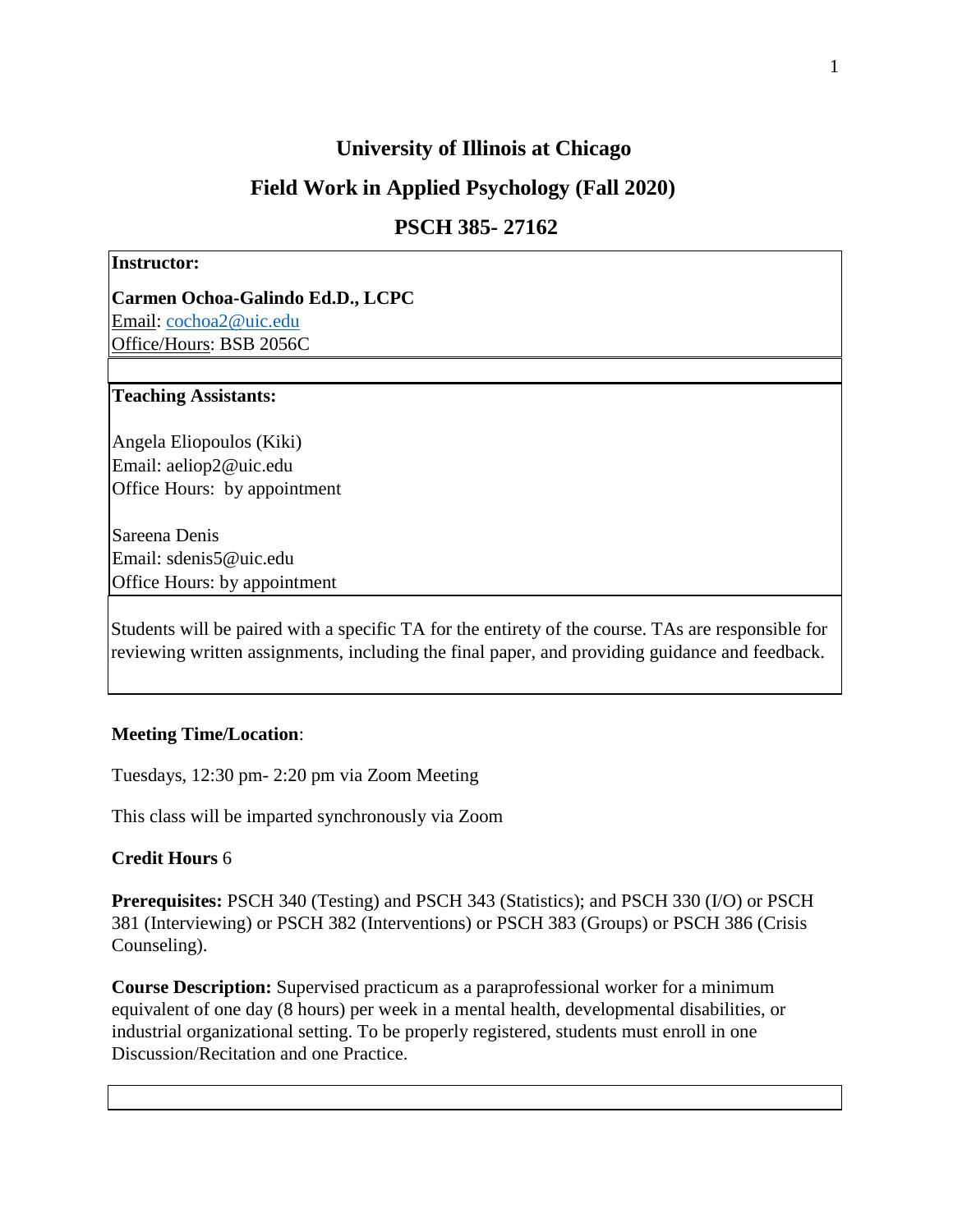**Disability Services:** If you require accommodations for a disability, please contact the Disability Resource Center for an appointment to discuss your needs and the process for requesting accommodations. Since accommodations may require early planning, please contact DRC as soon as possible:

Website: http://drc.uic.edu

(312) 413-2183 Voice (312) 413-7781 FAX,

DRC Staff Members contact information is available on the Meet the DRC Staff Page (http://drc.uic.edu/meet-the-drc-staff)

**If you require accommodations for a disability, it is important that you give me permission to share this information with your site or that you share this information with them directly. Sites are supportive and will work to provide you with accommodations, however this must be planned at the start of your internship.** 

**Please let me know if there is anything I can do to be helpful!**

**Academic Dishonesty:** Students will be held to the University's standards on academic dishonesty as described in the following Student Code of Conduct: http://dos.uic.edu/docs/Student%20Disciplinary%20Policy.pdf

**No form of academic dishonesty will be tolerated. Without exception, students who cheat in any way on any assignment will receive an automatic "F" for the course and will be the subject of formal judicial charges.** 

**Academic Assistance:** Students are encouraged to work with the Writing Center. Call the Writing Center a minimum of two days before you would like an appointment. **Make sure tutors do not read any confidential information**, that part of your paper needs to be reviewed by your TA or instructor only. You should request tutors designated as WID (Writing in the Discipline) for Psychology

| <b>The Writing Center</b>      | <b>Academic Center for Excellence</b> |
|--------------------------------|---------------------------------------|
| 105 Grant Hall                 | <b>Student Services Building</b>      |
| 312-413-2206                   | 312-413-0031                          |
| www.uic.edu/depts/engl/writing | http://www.uic.edu/depts/ace/         |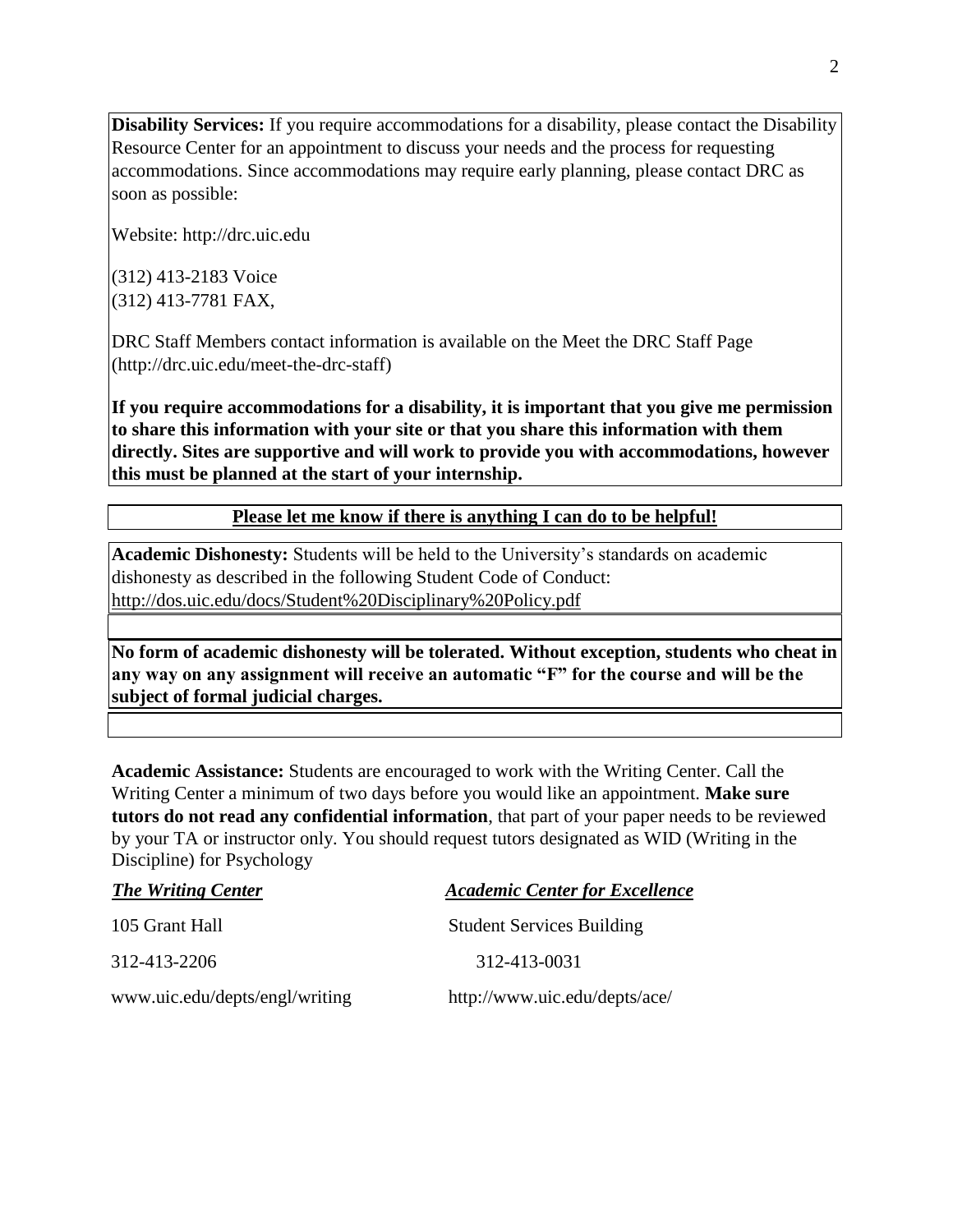### **Course Objectives: Overview**

Course objectives are general because they cover students across a range of applied sites (e.g., mental health, community, business). This includes: **(1)** service hours and supervised contact appropriate for bachelor's-level paraprofessionals at each site, and **(2)** a literature review as well as in-class and on-site presentation chosen in consultation with your supervisor and instructor.

## **Course Objectives: Site Hours + Second Day**

You must complete a minimum of 8 hours per week  $(8 \text{ X } 15 \text{ weeks} = 120 \text{ total hours})$  in direct service to your site. One full 8-hour day or two 4-hour days is typically best. At least 1 of your service hours will be under supervision to obtain training in the applied area of your service site.

You must also complete a second day every week researching and writing your literature review. This additional time may be on-site or negotiated with your supervisor as off-site work. Successful students typically spend all or at least half of the second day on-site working on their project; this keeps students accountable and structured by allocating specific time for the project.

You must be conscientious and responsible in fulfilling your commitment to your site. Failure is automatic for students who are not responsible or conscientious in their fieldwork. On the other hand, your agency also has a responsibility to provide you with a reasonable setting for field experience. **If you have trouble with your agency (e.g., nothing to do, too much paperwork, insufficient supervisor contact), let me know immediately**! **Do not wait until the end of the semester to complain, we can help you make immediate changes to rectify the situation.**

## **Course Objectives: Literature Review + Presentation**

In addition to site hours, you will complete a Literature Review designed with the help of your course instructor and TA. The ultimate goal is for this experience to be mutually beneficial, providing you with valuable field experience while providing a work product that benefits your site. You will give a formal presentation both at UIC and your fieldwork site. Presentations will reflect the work they performed on-site and the results of the Literature Review. This course is six credit hour to recognize your efforts at the site, in the classroom, and conducting your capstone project.

As previously mentioned, each of you will be assigned a TA to support your Literature Review. Once assigned, it is important to stay with your TA unless scheduling conflicts prohibit the two of you from working together. If this is the case, or other issues are undermining an effective working relationship between you and TA, please speak with your professor immediately.

#### **Learning Outcomes and Assessment**

Students will be able to apply interviewing and intervention skills in a field setting using direct contact experiences. Students will also be able to apply previous training in ethics, confidentiality, and professional demeanor.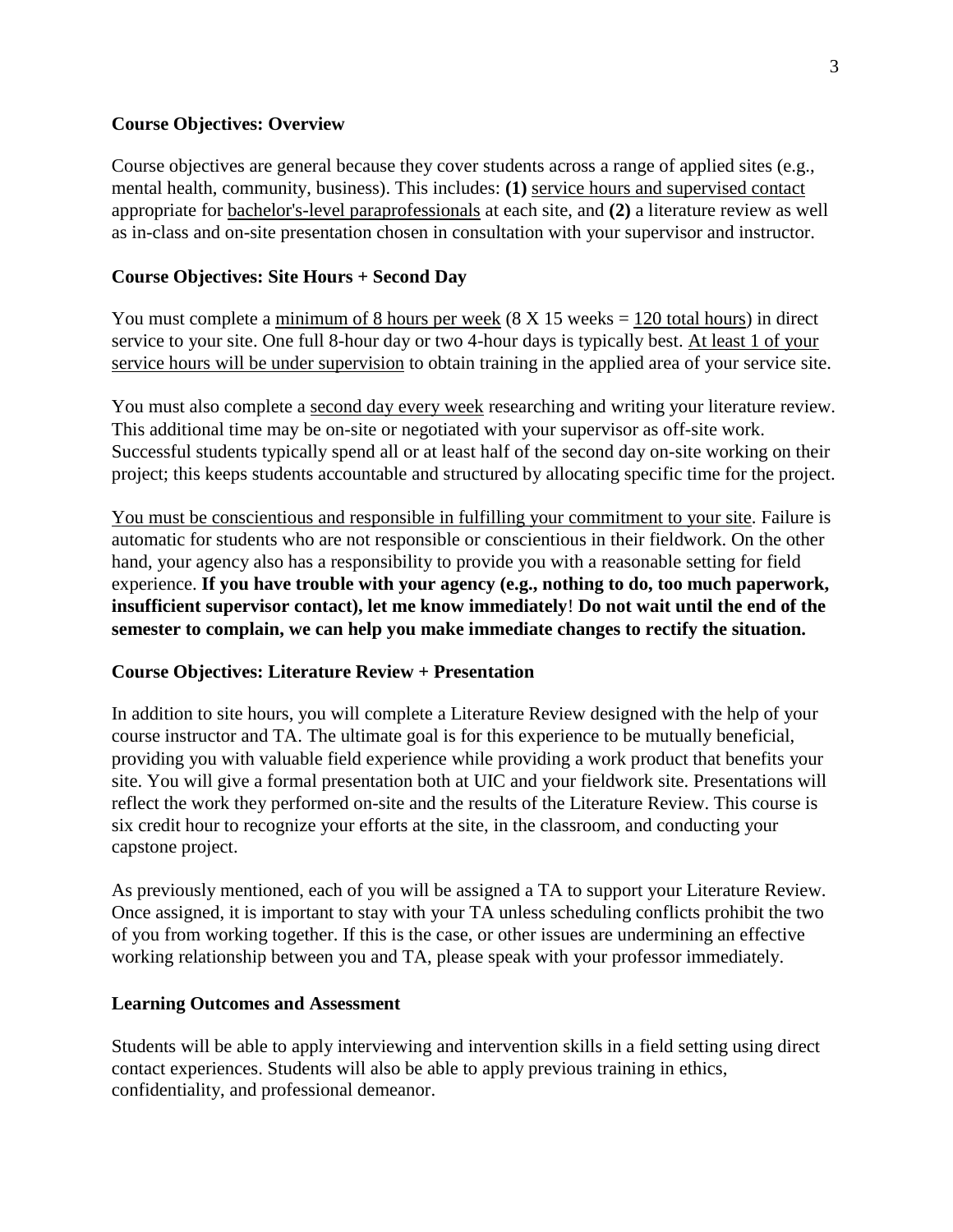Site supervisors will (a) provide ongoing verbal feedback to students on a weekly basis, (b) submit confidential online evaluations of the students' professional demeanor, ethics, and receptiveness to supervision, and (c) evaluate site-specific and overall skill levels obtained in the field. These evaluations will be graded in consultation with the Director of Internships to ensure that grading criteria are equivalent for all students.

Students will be able to integrate skills in research design, statistics, psychological measurement, and APA manuscript preparation while writing the Literature Review. Students will gain professional academic presentation experience when they give formal presentations.

## **Source of Points for Grading (total of 200 points)**

| $100$ pts | Ratings of Professional Performance at internship site by |
|-----------|-----------------------------------------------------------|
|           | your site supervisor(s)                                   |
| 8 pts     | Class Attendance, Participation                           |
| 8 pts     | Proposal of Literature Review                             |
| 8 pts     | <b>Outline of Literature Review</b>                       |
| 8 pts     | Draft of First Half of the Literature Review              |
| 8 pts     | Draft of Second Half of Literature                        |
| 20 pts    | Individual Class Project/Site Presentations               |
| 40 pts    | Final Paper                                               |

## **All assignments should be e-mailed to your TA and uploaded to blackboard Safe Assign.**

All feedback will be provided via e-mail and all grades will be posted on blackboard for confidentiality. Your supervisor may elect to share your evaluation directly with you - this approach is preferred. However, some supervisors may prefer to submit a confidential evaluation to the Director of Internships. In that case, the Director will discuss your grading and provide you a summary of the feedback. Any disagreements with grading should be held in private with the Director and should not involve your supervisor.

## **Topic Discussion with Site Supervisor**

Site supervisors have come to look forward to student projects and regard them as valued service to the agency. Accordingly, the Literature Review will be chosen by you in consultation with your supervisor. If the supervisor agrees, students may spend some of the second day writing the Literature Review at their site; being away from other distractions helps many students.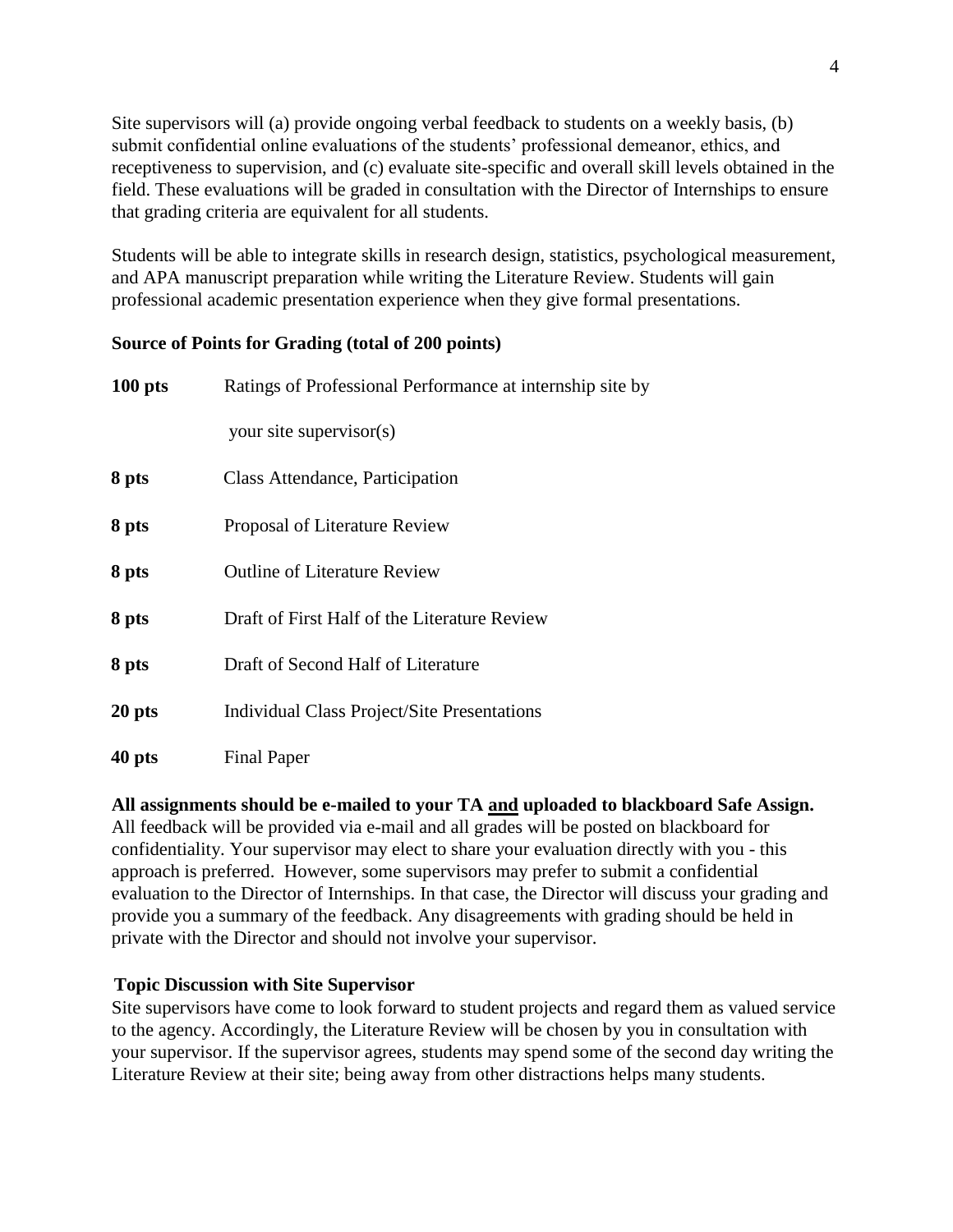**I recommend having this conversation with your supervisor during the first week (no later than the second week if your internship day was after your class**). If you do not have a topic of interest, you may change the questions to ask your supervisor for suggestions as they are well informed on best practices in their area.

- $\circ$  "I am interested in topic(s) and would like to hear your thoughts on whether a review of the literature in this area would be of service to you."
- $\circ$  "Do you think that a review of 10 published articles on topic(s) would be meaningful?"
- o "Would a review of best practices / programs / measures on \_\_\_ topic(s) be useful to your site?"
- o "Would a review of up-to-date measures and assessment devices of \_\_\_ topic(s) be valuable to you?"

As you discuss topics with your site supervisor, attempt to narrow the topic to specific new information. Supervisors may ask you about your interests. Other supervisors might simply suggest general topic areas. In this case, your Instructor and TA will help you narrow the focus to make the project manageable. It is important your supervisor understands that you have an Instructor and TA who will support, guide, and grade the Literature Review. Once you select a topic, it is not appropriate to expect your site supervisor to supervise the paper.

# **Classroom Policies and Expectations**

1. Entering & Leaving Class: Make every effort to be on time for class. Despite the class being conducted online, it is still your responsibility to be in the zoom meeting on time. Students are expected to remain in class until dismissed. Early departure may be acceptable for legitimate reasons that are discussed with the instructor in advance. **You are to have your camera on during class time/zoom meeting.** 

2. Electronic Devices: Students are expected to devote their full attention to class activities. Cell phones and other communication or electronic devices should be turned off or set to silent mode and should not be used in class. Completion of work for other courses or involvement in social media during class time is strictly prohibited. Accordingly—with the exception of notetaking—use of laptops, netbooks, or tablets during class time is prohibited. Exceptions to this rule may be made for compelling educational reasons and must be approved in advance by the instructor.

3. Open-Mindedness and Respect: Come to class with an open mind and be willing to listen to alternative viewpoints and perspectives. Students are asked to respect diverse points of view and understand that each person's background and life experiences have shaped who they are today. Religious, moral, or political perspectives are welcome when appropriate, but speech which demeans or oppresses other individuals, or actions that disrupt the classroom will not be tolerated. Students who violate this policy may be asked to leave the classroom and the instructor will contact the appropriate officials in accord with university policy.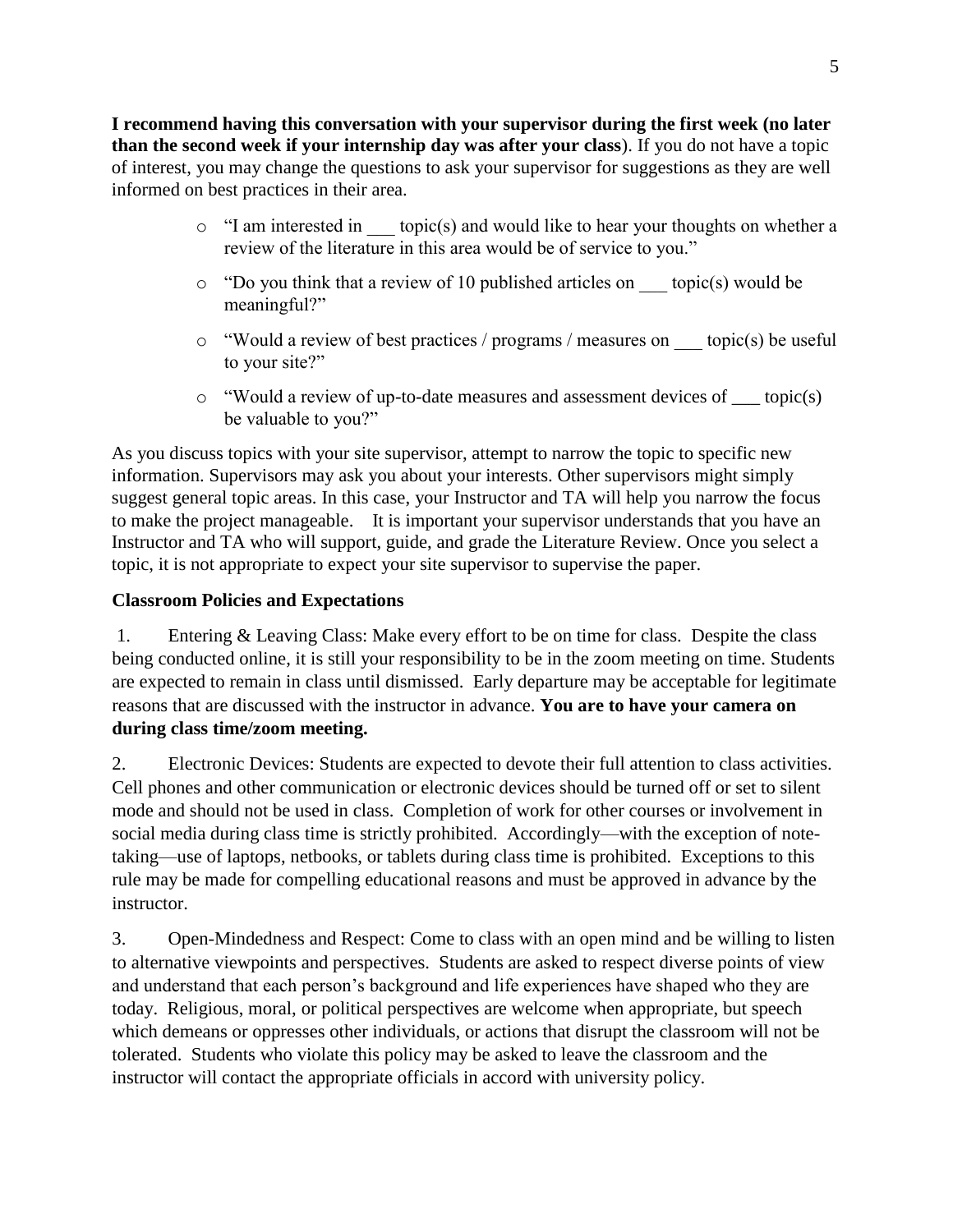4. Clinical & Counseling Resources: It is not unusual for topics covered in psychology courses to elicit unexpected issues for students. If you feel you, or someone you know, needs counseling, please contact the Counseling Center at (312) 996-3490. All services are free and completely confidential. In addition, the Office of Applied Psychological Services (OAPS) is an on-campus clinic that offers mental health services based on a sliding scale. Call (312) 996- 2540 to make an appointment. UIC also offers an InTouch Crisis Hotline that is available every evening from 6:00pm to 10:30pm. The number to call is (312) 996-5535.

## **Weekly Assignments/Activities**

### *-Week 1-*

#### *August 25*

Introduction, organization and field requirements. Start internship this week, delayed start dates will require you to work more hours per week to fulfill requirements. Ethics, confidentiality, professional demeanor, negotiating a supervisory relationship, and paperwork. Work on discussion of Literature Review topic with your supervisor. Discussion of Literature Review proposal and paper assignments.

### **Student Semester Plan signed by your supervisor due next week to Professor Engel**

*-Week 2-*

#### *September 1st*

You will be meeting with your TA **during class via Zoom** to consult on literature review topic and prepare for project proposal.

Please note: your TA's role is limited to mentoring your Literature Review. If you would like to discuss your placement, please e-mail Kathryn Engel for an appointment.

## **Email Student Semester Plan signed by your supervisor to Professor Engel this week**

#### *-Week 3-*

 *September 8th*

**Training on Refworks-** Annie from the library will be providing a training on how to use this resource, she will be facilitating this training via Zoom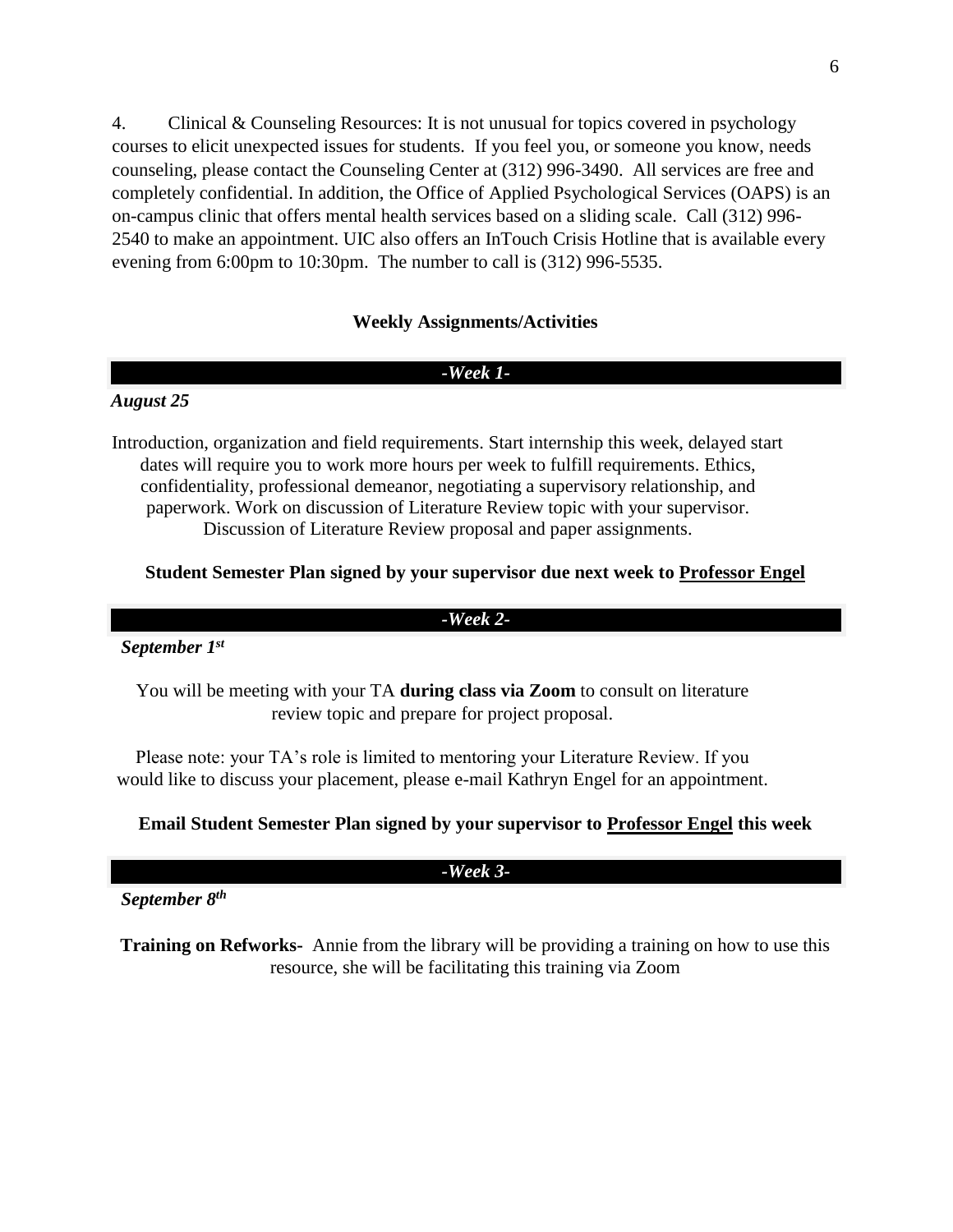## *-Week 4-*

## *September 15*

Come prepared to tell the class about your placement and initial experiences. Discuss your agency focus and your goals for the term consistent with the requirements for your first paper. provide your topic for your proposal/lit review for feedback.

## **\*\*\*Proposals Due by midnight\*\*\***

(All deadlines are midnight of due date so that you can incorporate feedback and information)

#### *-Week 5-*

*September 22*

TAs return proposals and conduct mini individual feedback meetings **(via zoom during class time).** You are encouraged to schedule more specific feedback meetings with your TA

## *-Week 6-*

 *September 29*

Structure of a Literature Review. Share a success and a challenge from your site. Discussion of Outline; style and ethics of supervision. Continuation of confidentiality, professional demeanor, negotiating a supervisory relationship, and paperwork.

## *-Week 7-*

*October 6*

Effective PowerPoint Presentations, tips for effective public speaking

## **\*\*\*Outline of Literature Review due by midnight\*\*\***

## *-Week 8-*

### *October 13*

Burnout versus Compassion Fatigue, Knowing the difference and how to identify red flags for both. Importance of self-care working in the social service field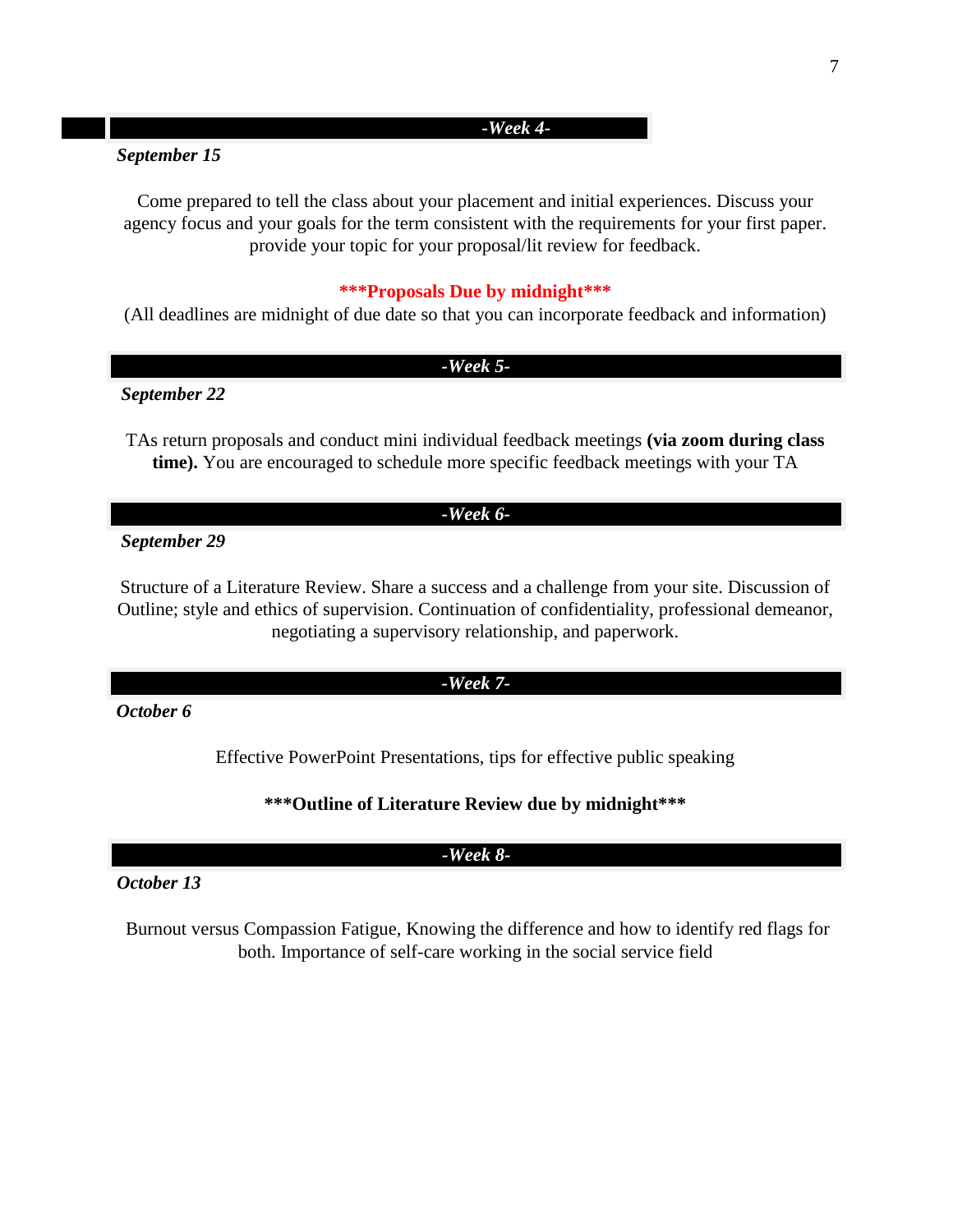#### *-Week 9-*

# *October 20*

*Individual meetings with TAs;* **TAs will schedule zoom meeting during class time** to go over any last minute questions or concerns related to literature review draft.

## **\*\*\*Draft of First half of Literature Review due by midnight\*\*\***

#### *-Week 10-*

*October 27* 

**Individual presentations**- present your first half of paper on PowerPoint (about 3-4 minutes) and prepare for discussion (but **do not include** on PowerPoint) an update on your areas of success and areas where you are challenged at your site (about 3-4 minutes)

# **Total time of presentation: 8 minutes**

**Half of you will present today**

### *-Week 11-*

*November 3rd*

**Individual presentations (cont'd)-** other half of class presents today

#### *-Week 12-*

*November 10*

Feedback on PowerPoint presentations, check in on literature review writing

#### *-Week 13-*

*November 17*

Individual meetings during class time with TAs **via Zoom**

\***\*\*Draft of second half of Literature Review due at midnight\*\*\***

(One APA table must be included in the draft)

*-Week 14-*

*November 24*

Final PowerPoint presentation of your Literature Review **(half of the class will present**)